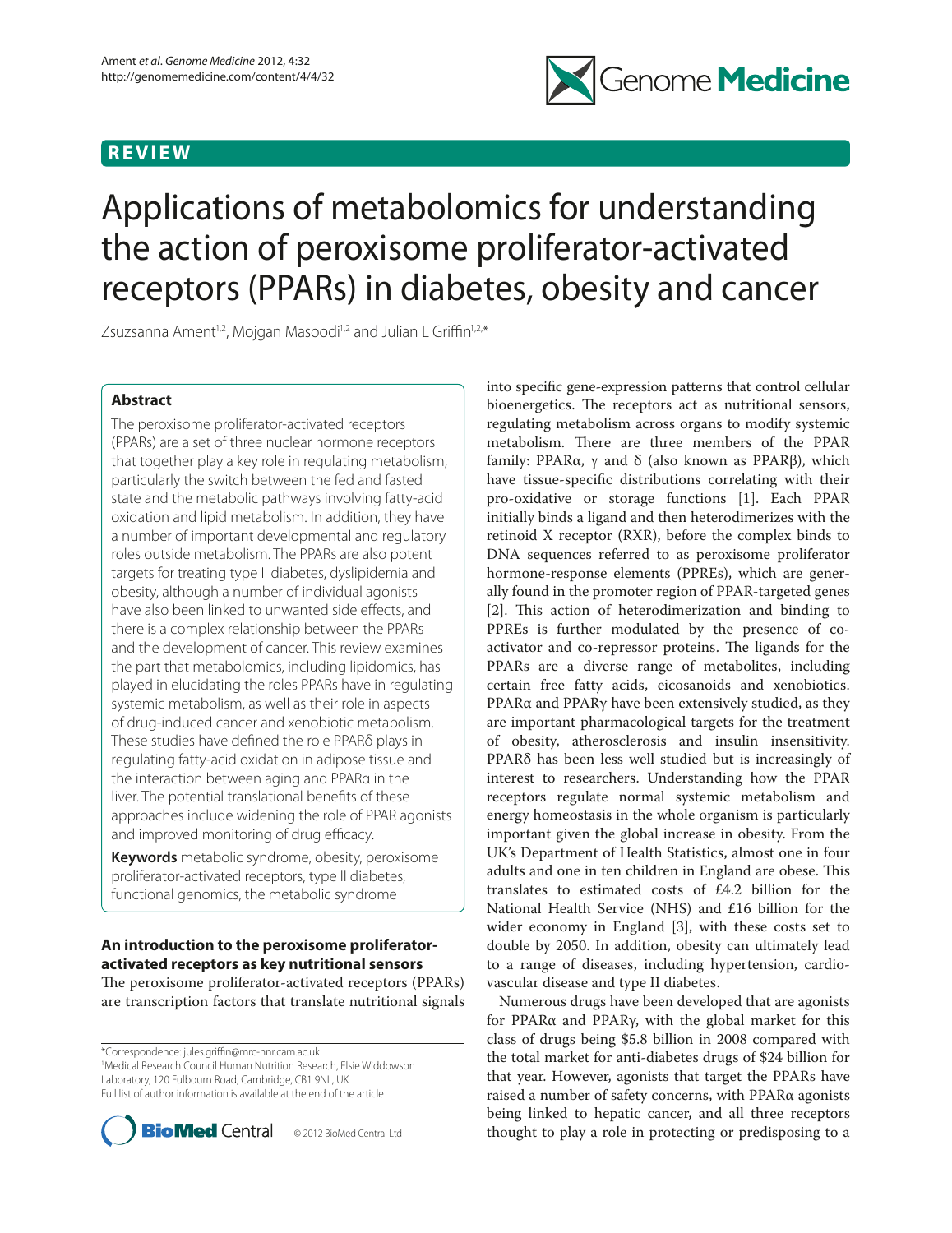| Table 1. PPAR agonists and their treatment of type II diabetes and obesity |  |
|----------------------------------------------------------------------------|--|
|----------------------------------------------------------------------------|--|

| Drug class                                         | Target                        | Mode of action                                                                                                                           | <b>Examples</b>                                                              | Concerns                                                                                                                                                                        |
|----------------------------------------------------|-------------------------------|------------------------------------------------------------------------------------------------------------------------------------------|------------------------------------------------------------------------------|---------------------------------------------------------------------------------------------------------------------------------------------------------------------------------|
| <b>Fibrates</b>                                    | PPAR <sub>0</sub>             | Target cholesterol metabolism<br>Increase fatty acid oxidation                                                                           | Clofibrate, gemfibrozil, ciprofibrate,<br>bezafibrate, fenofibrate           | Increased risk of cancer (especially<br>liver)                                                                                                                                  |
| Thiazolidinediones                                 | PPARy                         | Insulin resistance is decreased.<br>adipocyte differentiation is<br>increased, leptin decreased and<br>adiponectin increased             | Rosiglitazone (Avandia®)<br>pioglitazone (Actos®)<br>troglitazone (Rezulin®) | Rosiglitazone - concern over<br>cardiovascular events;<br>pioglitazone - concerns over<br>bladder cancer; troglitazone<br>withdrawn due to increased drug-<br>induced hepatitis |
| PPAR-delta agonists                                | PPARδ                         | Stimulate fatty acid oxidation in<br>skeletal muscle and adipose<br>tissue, decrease insulin resistance,<br>stimulate glucose metabolism | None currently on the market                                                 | They have been linked with<br>increased and decreased risks of<br>cancer; drug-induced myopathy                                                                                 |
| Dual agonists and<br>PPARpan <sup>ª</sup> agonists | Two or all three<br>receptors | A combination of the effects of<br>the pure agonists                                                                                     | Aleglitazar, muraglitazar and<br>tesaglitazar                                | Increased risk of certain cancers;<br>increased risk of myocardial<br>infarction                                                                                                |

This table shows some of the different types of drugs that are used to treat type II diabetes and obesity by targeting at least one of the PPAR receptors. Given the wide range of drugs that fall into this class of compounds, the list is not comprehensive but used to illustrate the diverse range of drugs available. <sup>a</sup>A PPARpan drug targets all three PPAR receptors.

variety of other cancers (Table 1). This is an example of the complications of targeting transcription factors that have such a wide variety of roles in the body. More recently, thiazolidinedione drugs, compounds derived from a ring structure containing a sulfur and two ketone groups that target PPARγ, have been linked to cardiovascular disease, and specifically myocardial ischemia [4], prompting the United States (US) Food and Drug Administration (FDA) to issue a safety alert on one of the most widely prescribed classes of anti-diabetes drugs. However, since the publication of this alert, the American Heart Association and American College of Cardiology Foundation have published an advisory note stating that health professionals should weigh up the benefits from improved insulin sensitivity and glycemic control afforded by thiazolidinedione drugs such as rosiglitazone and pioglitazone against the inconclusive role in ischemic heart disease [5].

Metabolomics, also referred to by some as metabonomics, is the comprehensive analysis of the metabolic complement of a cell, tissue, biofluid or organism. The approach makes use of techniques of analytical chemistry to profile as wide a range of metabolites as possible, in a quantitative or semi-quantitative manner, to follow a variety of physiological and pathophysiological stimuli such as disease progression, gene function or a toxic insult. Metabolomics has been used as part of personalized medicine to identify populations that will respond to a particular drug intervention [6], identify predictive biomarkers of disease presence and future prognosis [7- 10], conduct functional genomics [11-13] and identify genes involved in diseases such as diabetes [14,15].

In this review we assess the use of metabolomics to elucidate the part PPARs play in regulating systemic metabolism. Although physiology-based approaches have been highly successful at defining the broad actions of these receptors, much of the detail in terms of how regulation is exerted has still to be defined. Metabolomics is viewed in its broadest sense to also include lipidomic approaches, which focus on the analysis of intact lipids, as well as fluxomic approaches, which assess a range of pathway activities using stable isotope techniques. We begin by briefly reviewing the important role animal models have had in the understanding of PPAR activities, before describing the advantages of a metabolomics approach and the insights gained. The focus of much of the research into PPARs has been on their role in treating type II diabetes, obesity and dyslipidemia, but it has also been known since the original discovery of these receptors that agonists for all three receptors alter the relative risks for a variety of cancers. In addition we are now beginning to understand how the PPAR signaling systems interact with other molecular signaling pathways to modulate cellular metabolism, proliferation and inflammation, indicating their profound and diverse roles in regulation within the cell (Figure 1).

## **Understanding PPARs through animal models: what classic physiology tells us about the receptors**

Of the three PPARs, the first discovered was PPARα. It was found in rodents following the observation that it was the target of drugs that caused peroxisomes (organelles that primarily break down lipids) to proliferate in the liver [16]. Remarkably, despite the important regulatory roles that PPARα plays in regulating metabolism in key organs, PPARα-knockout mice have been generated [17]. In addition to investigating the role PPARα plays in peroxisome proliferation, the mouse also became a useful research tool for following its role in regulating metabolism. Kersten and co-workers [18] either fed the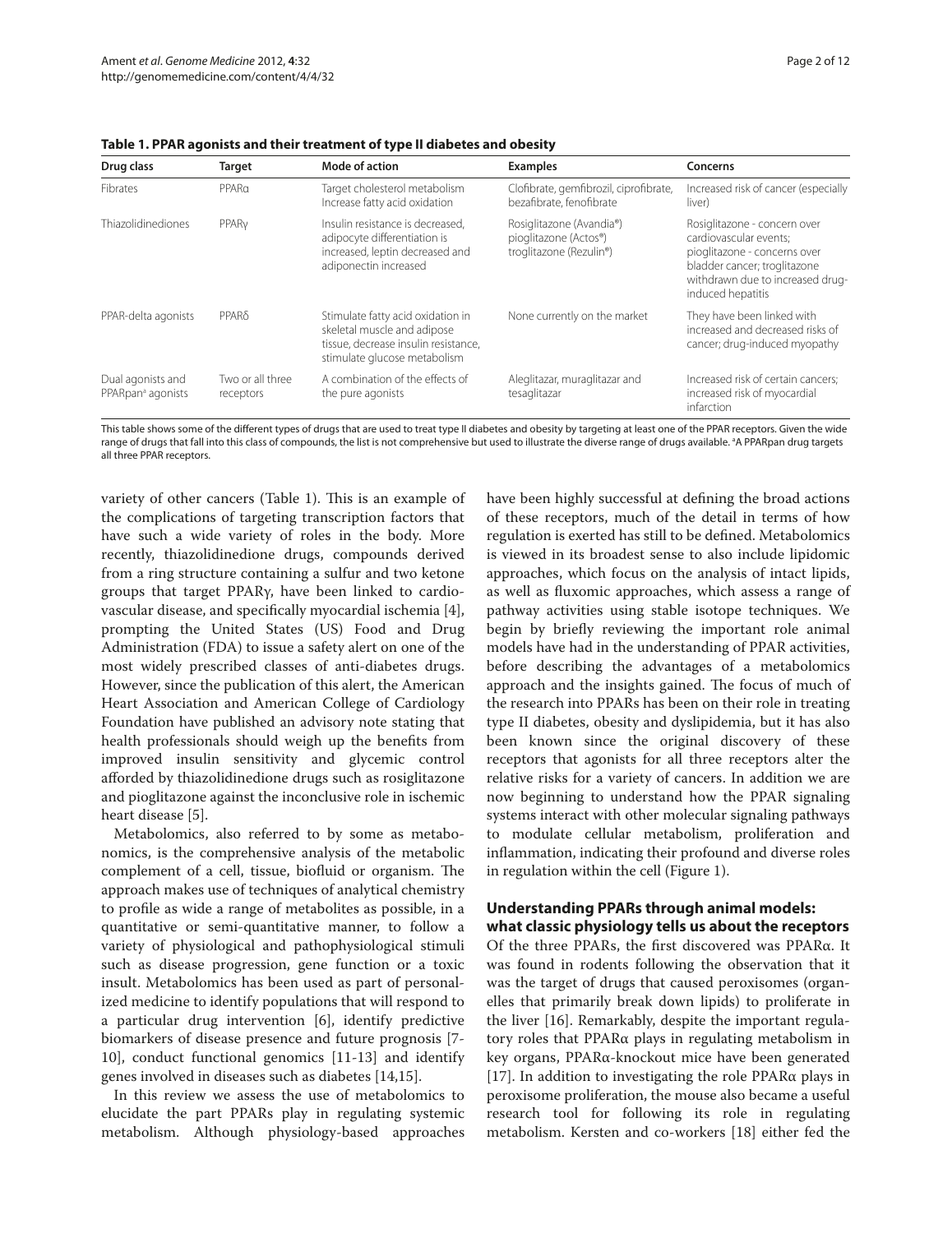

null mice a high-fat diet or fasted them for 24 hours. Both challenges induced an accumulation of lipid in the liver, but fasting demonstrated that the PPARα-null mouse had reduced capacity for gluconeogenesis and ketogenesis, experienced hypothermia and had increased levels of circulating free fatty acids. Similarly, Leone and colleagues [19] used the knockout mouse to investigate how fat metabolism is regulated by PPARα during the fasting response. They found that fasting induced steatosis (retention of fatty acids) in the liver and heart, with a failure to upregulate the ketogenic and glucogenic pathways in the liver. These and numerous other studies indicate that PPARα regulates a number of catabolic pathways; by contrast, the activity of PPARγ appears to be mainly one of lipid storage and synthesis, as well as playing an important role in adipogenesis [6,7]. PPARγ is also the target of a number of potent insulin-sensitizing agents, including the PPARγ agonists the thiazolidinediones. The expression of PPARγ is also regulated by diet, with marked reductions in its expression detected in adipose tissue during fasting, but induction by high-fat feeding, demonstrating its role in fat storage [20].

There are three major isoforms of PPARγ, with PPARγ1 found in nearly all tissue apart from muscle, PPARγ2 found mostly in adipose tissue [21] and PPARγ3 found in macrophages, the large intestine and adipose tissue. Failure to express PPARγ causes embryonic lethality in mice, but heterozygous mice and humans with a Pro12Ala polymorphism in PPARγ2 appear protected from the development of type II diabetes, suggesting that PPARγ is part of the thrifty genotype thought to predispose the individual to insulin resistance [22]. Although PPARγ is required for life, PPARγ2-null mice are viable and have been used to investigate its role in insulin sensitivity,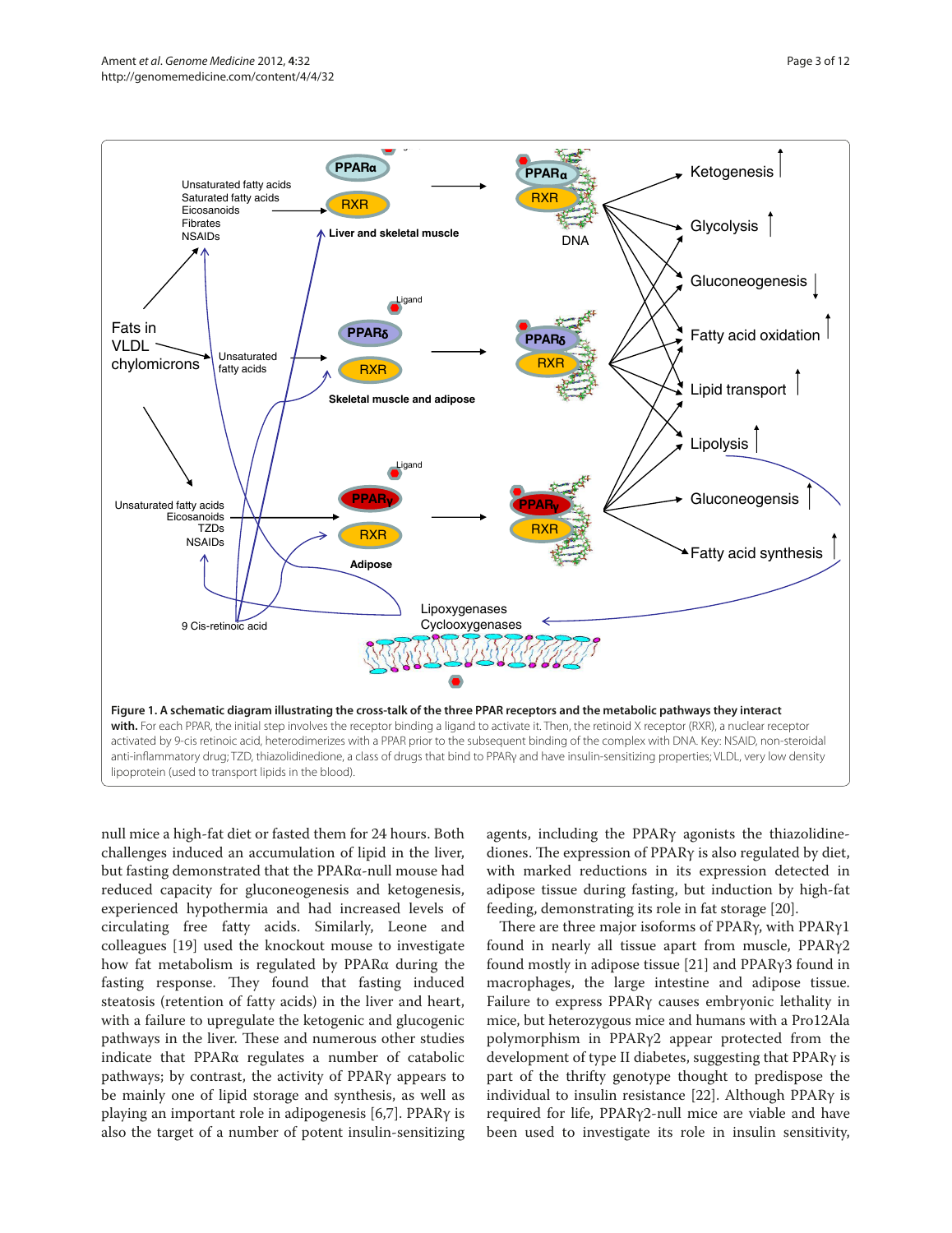where it appears to be an important factor in insulin sensitivity in adipose tissue [23].

PPARδ has been much less studied than the other PPARs. Despite the important role the receptor is thought to play in controlling systemic metabolism, selective agonists have only recently been developed for PPARδ. This receptor has a role in adipocyte differentiation, lipoprotein metabolism, atherosclerosis and βoxidation in adipocytes, skeletal muscle and the heart [24]. It also, in part, regulates fat metabolism in skeletal muscle, and over-expression of PPARδ in the mouse almost doubles this animal's endurance exercise capacity [25]. PPARδ also regulates glucose homeostasis, with PPARδ-null mice having reduced capabilities for glucose handling; PPARδ agonists also reduce insulin resistance and weight in obese obob mice [26], which, as they lack the leptin receptor, have such a high appetite that they develop obesity and type II diabetes as a result of over-nutrition.

Of course the role of PPARs in regulating metabolism in humans has been the subject of great interest, particularly within the pharmaceutical industry. It would be beyond the scope of this review to do full justice to the pharmacology of PPAR agonists in humans, and instead it seems more profitable to consider the rare human mutations of these receptors. Dominant negative mutations have been reported in PPARγ in humans [27]. Savage and colleagues [27] reported a dominant negative mutation of PPARγ arising from a proline-467-leucine mutation, which resulted in severe peripheral and hepatic insulin resistance, partial lipodystrophy (the loss/ reduction of certain fat depots) and hepatic steatosis. Although relatively rare, individuals with this mutation have proved to be invaluable in investigating the role of PPARγ in humans, and a useful contrast with their rodent counterparts.

## **Advantages of the metabolomic approach to understanding the roles of the PPARs**

Before examining in detail the information gained from metabolomic studies, it seems prudent to make a few points concerning the relevance of the approaches to studying functional genomics, and in particular to investigating systems that have a strong metabolic component. Firstly, any functional genomic study focusing on a system with a strong metabolic component is well suited to metabolomics, as many of the key outputs and regulatory stages will involve a significant number of metabolites. Secondly, the technologies used in metabolomics have largely been developed as high-throughput analytical chemistry tools, capable of analyzing relatively large numbers (50 to 200) of samples per day, with relatively low consumable costs, relying on relatively cheap solvents and derivatization agents for mass spectrometry and off-the-peg chromatography. Being cheap on a persample basis allows the approach to be used to analyze the range of tissues and biofluids necessary to study the function of transcription factors across the whole organism as part of a systems biology approach.

This system-wide approach is important for the PPARs because these nuclear hormone receptors are expressed across a range of tissues, and each plays a key role in regulating systemic metabolism in underfed or fasted conditions. In addition, metabolomics allows the analysis of large numbers of replicates of the same sample type. Although most animal models of type II diabetes and obesity have centered on rare monogenic causes, the disease is generally considered to be polygenic in the vast majority of humans; hence, to understand the role of the PPARs in predisposing individuals to metabolic syndromes, or in the treatment of this disease, it is necessary to either investigate a range of monogenic models or examine crosses between strains that are relatively predisposed to and relatively protected from developing a particular disorder. Both approaches necessitate a large number of samples, which makes metabolomics, an approach that is cheap on a per-sample basis, ideal for performing 'functional genomic triage'. As part of a polyomic approach, it may be too expensive to perform transcriptomics on multiple tissues or too time consuming to perform proteomics on such a large scale. However, high-throughput metabolomics can be used to identify the tissues that are most interesting to follow up as part of a triage process.

## **Metabolomic studies of PPARα: targeting gluconeogenesis to treat diabetes and examining the interaction with aging**

The nuclear receptor PPARα plays a central role in regulating the oxidation of fatty acids in the liver and skeletal muscle and gluconeogenesis in the liver, particularly during the fasted state or following high-fat feeding. As already mentioned, one of the surprises of the PPARα-null mouse was that this mouse was viable, and indeed phenotypes were only apparent under relatively large physiological stresses. The role of PPARα in terms of regulating gluconeogenesis was elegantly demonstrated by Xu and co-workers [28], using gas chromatographic mass spectrometry (GC-MS) analysis of labeled isotopic isomers (called isotopomers) following subcutaneous infusion, via Alza miniosmotic pumps, of either [2<sup>-13</sup>C]glycerol, [U<sup>-13</sup>C<sub>3</sub>]lactate or [U<sup>-13</sup>C<sub>6</sub>]glucose. Following a 17-hour fast, while hepatic glucose production was found to be increased in the PPARα-null mouse, the stable isotope approach demonstrated reduced capacity for converting lactate into glucose, but increased capacity for the conversion of glycerol into glucose via gluconeogenesis. This identified the perturbation in gluconeogenesis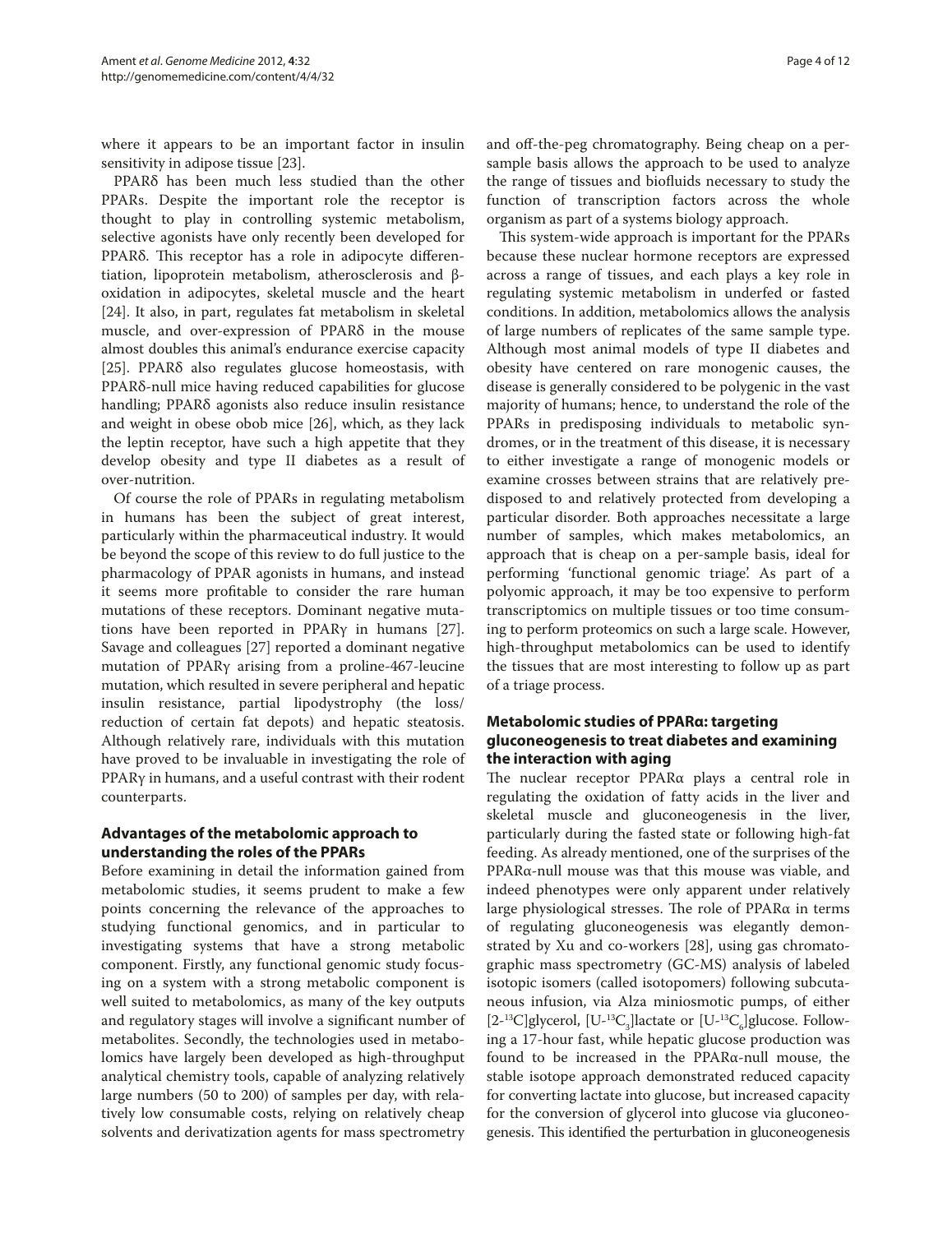as being at the start of the pathway, with the expression of pyruvate kinase found to be reduced 16-fold in the fasted PPARα-null mouse compared with the fasted wildtype control. In a follow-up study, Xu and colleagues [29] used the same stable isotope approach to demonstrate that a failure to express PPARα reduces futile cycling (the cyclic conversion between two substrates, which consumes adenosine triphosphate (ATP) during the process) in the liver but, to compensate for this, peripheral uptake of glucose is increased.

To examine the role of PPARα across the whole animal, Atherton and co-workers [30] used a combination of high-resolution 1 H nuclear magnetic resonance (NMR) spectroscopy, GC-MS and liquid chromatograph-mass spectrometry (LC-MS) to profile liver, skeletal muscle, smooth muscle, cardiac tissue and white adipose tissue in one-month-old PPARα-null mice and compared them to wild-type controls. Despite conducting the study in mice fed on standard chow, the metabolomic approach readily distinguished the null mouse from the wild-type control in all tissues, with the most marked effects detected in the liver associated with alterations in glycolysis, the citric acid cycle, amino acid metabolism and fatty acid oxidation. One of the biggest surprises was that white adipose tissue demonstrated metabolic alterations, despite very low expression of PPARα in control adipose tissue. In support of this, Knauf and colleagues [31] report that glucose clearance by adipose tissue is increased in the PPARα-null mouse, even when expression is restored in the liver, and may even be mediated by the brain.

Expanding their metabolomic approach to investigate the interaction of PPARα expression with age, Atherton and co-workers [32] modeled the metabolic changes between 3 and 13 months of age in the PPARα-null mouse, using multivariate statistics (Figure 2). Hepatic glycogen and glucose decreased with age for both the mutant and wild-type mice, but the tissue from the null mouse had lower concentrations, with evidence of ageonset hepatic steatosis on a normal chow diet. This approach demonstrated that any phenotype should be placed within the context of the normal aging process, to understand the role of the gene across the lifetime of the organism.

An important area in drug development is the identification of potential markers of drug efficacy, to gauge how the individual responds to a pharmacological stimulus. To address this, Zhen and co-workers [33] used LC-MS to profile urinary metabolites in control and PPARα-null mice and examined the action of Wy-14,643 ([4-chloro-6-(2,3-xylidino)-2-pyrimidinylthio] acetic acid), a potent PPARα agonist. Using principal components analysis (PCA) to interrogate the data, the PPARα-null groups of mice co-clustered (occupied similar positions on the PCA plot, indicating similar metabolic changes across the group compared with the control group), regardless of drug treatment, while the control groups formed separate clusters. This agonist increased urinary concentrations of 11beta-hydroxy-3,20-dioxopregn-4-en-21-oic acid, 11beta,20-dihydroxy-3-oxopregn-4-en-21 oic acid, nicotinamide, nicotinamide 1-oxide, 1-methylnicotinamide, hippuric acid, and 2,8-dihydroxyquinolinebeta-d-glucuronide, and decreased concentrations of xanthurenic acid, hexanoylglycine, phenylpropionylglycine and cinnamoylglycine. This highlighted the action of PPARα in regulating tryptophan, corticosterone and fatty-acid metabolism and on glucuronidation. This approach was extended by Patterson and colleagues [34], who examined the use of fenofibrate (a fibrate drug that targets PPARα; Table 1) treatment in humans, identifying pantothenic acid and short-chain acyl carnitines as markers of increased β-oxidation, and validating their results using the PPARα-null mouse. Following up the production of 11beta-hydroxy-3,20-dioxopregn-4-en-21 oic acid and altered steroid production by PPARα, Wang and co-workers [35] demonstrated cross-talk between the receptor, neuropeptide Y and agouti-related protein interacting with the hypothalamic-pituitary-adrenal axis.

In addition to its role in regulating the fasted response, PPARα also plays an important role in toxicology, and the original drive for the production of the PPARα-null mouse was to investigate the role PPARα plays in druginduced hepatocarcinogenicity. Ohta and colleagues [36] investigated the early stages of fenofibrate toxicity in the Fischer rat. High doses of fenofibrate are known to be carcinogenic in the liver, via a non-genotoxic mechanism. In this study, Ohta and colleagues used a combination of LC-MS and GC-MS to highlight that part of the toxicity was caused by the generation of reactive oxygen species in the liver. Manna and co-workers [37] used metabolomics and the PPARα-null mouse to investigate alcoholinduced hepatotoxicity. The PPARα-null mouse is particularly predisposed to alcohol-induced hepatotoxicity, as a failure to express PPARα reduces the conversion of tryptophan to NAD<sup>+</sup> (nicotine adenine dinucleotide<sup>+</sup>), which exacerbates the action of alcohol and its reducing potential on the liver. The combination of these events produced a characteristic increase in indole-3-lactic acid, which could be followed in the urine of these animals [37]. This suggests that  $PPAR\alpha$  agonists may be a viable treatment for alcohol-induced hepatic steatosis, and urinary indole-3-lactic acid would provide a marker of drug efficacy.

#### **Metabolomic studies of PPARγ**

Given its central role in regulating lipid storage and its importance as a potent target for restoring insulin sensitivity, PPARγ has been the subject of a number of influential lipidomic studies. One of the first studies, and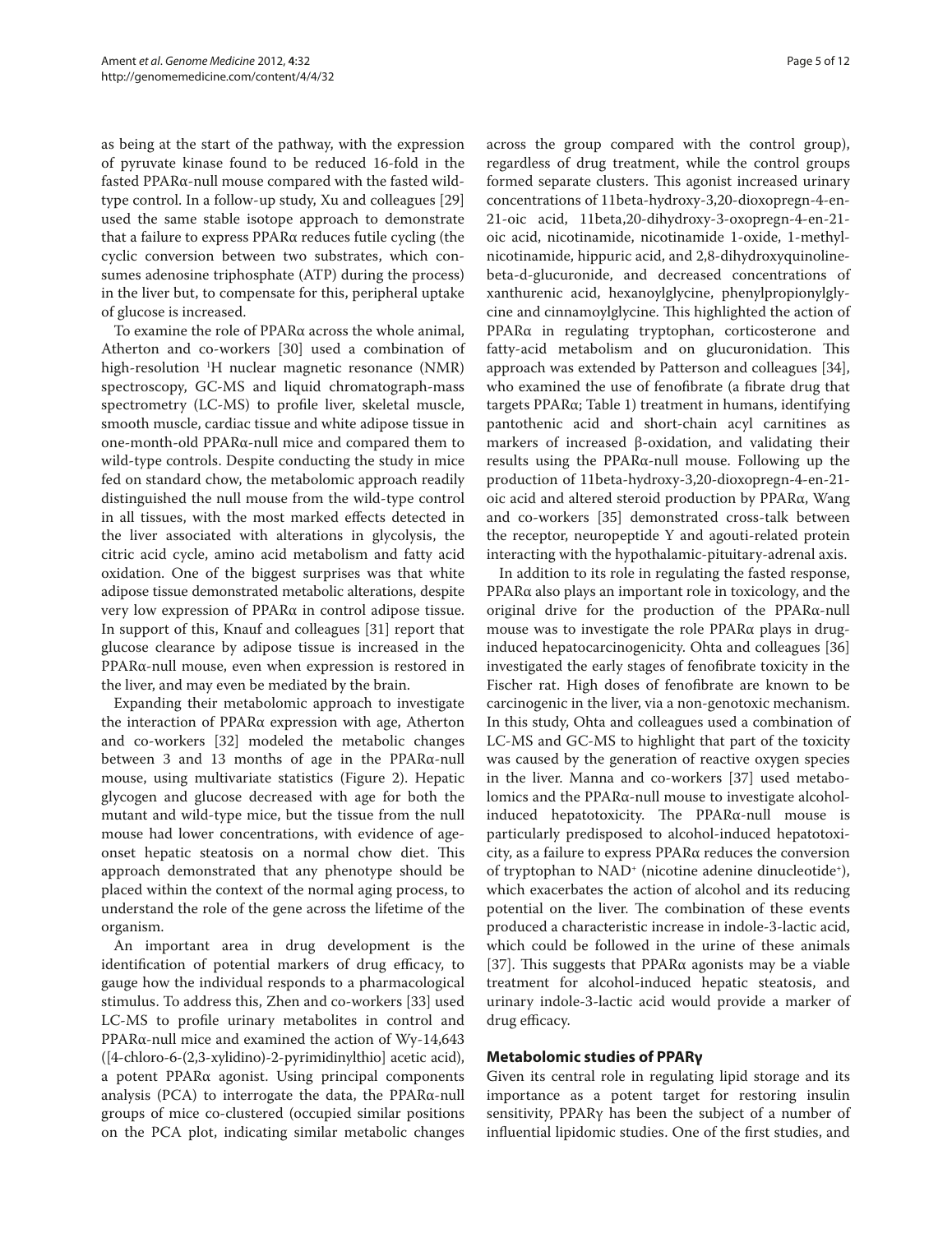

an elegant demonstration that one does not necessarily need expensive equipment to perform lipidomics, was a study by Watkins and co-workers [38] to investigate the action of rosiglitazone in obese mice. Chronic treatment with rosiglitazone restored insulin sensitivity but increased hepatic steatosis. To assess these lipid changes, a combination of preparative thin-layer chromatography and gas-chromatograph flame-ionization detector (GC-FID) analysis was used to separate different lipid classes and analyze their fatty acid composition in plasma and key tissues. This provided enough detail to follow the increased synthesis of fatty acids within the liver and the remodeling of cardiolipin in the heart. Many of these changes were reflected in the plasma, suggesting that drug efficacy can be monitored effectively using metabolomics.

LC-MS-based lipidomics has been instrumental in determining the role of PPARγ in regulating adipose tissue morphology and expandability. There are three isoforms of PPARγ, with PPARγ2 being the most potent isoform for adipogenesis *in vitro*. Medina-Gomez and coworkers [39] used LC-MS, magnetic resonance imaging (MRI), transcriptomics and comprehensive physiology to investigate the role of PPARγ2 in regulating lipid storage in adipose tissue. Intriguingly, while ablation of PPARγ2 induced increased insulin resistance in chow-fed mice, this effect was not apparent in animals fed a high-fat diet. The increased basal insulin resistance was not associated with lipodystrophy, although adipocytes were larger in the transgenic mice following high-fat feeding. However, there is a high degree of compensation following the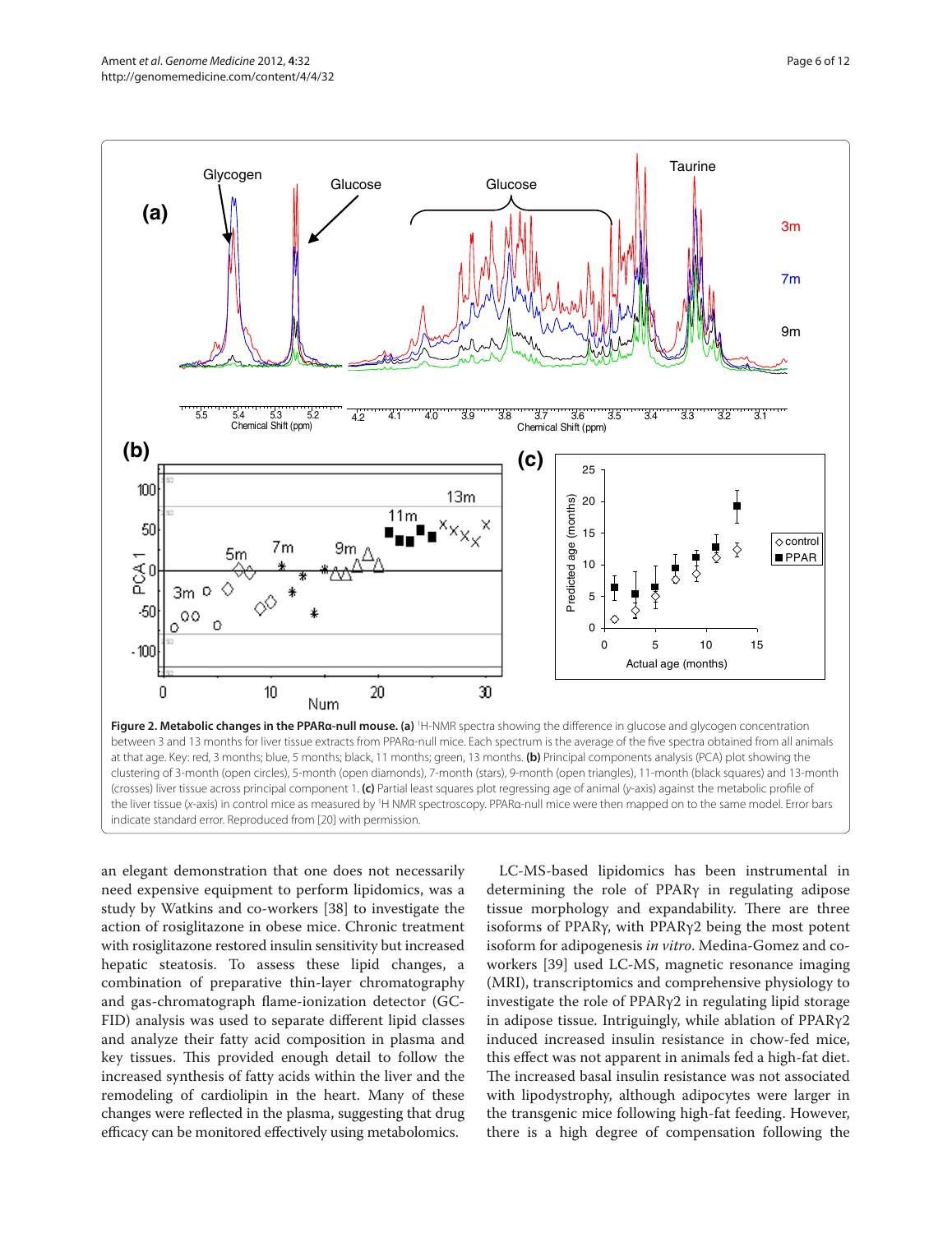ablation of PPARγ2. To address this, Medina-Gomez and colleagues [39] crossed the PPARγ2-null mouse with the obese Lep(ob)/Lep(ob) mouse to generate a PPARγ2 (-/-) Lep(ob)/Lep(ob) mouse, referred to as the POKO mouse. This animal has severe insulin resistance, β-cell failure, reduced fat mass and dyslipidemia. This demonstrates the importance of the PPARγ2 isoforms in regulating normal adipose tissue expandability. The LC-MS analysis of tissues and blood plasma also demonstrated that the isoform plays an important role in reducing potentially lipotoxic intermediates. Medina-Gomez and colleagues [40] followed up this initial study with a further characterization of the β-cell failure in the pancreas of the POKO mouse. They followed changes in the pancreas between 4 and 16 weeks of age, highlighting that the lipidome changes of the pancreas were relatively mild in comparison to the large changes detected in the plasma, liver, muscle and adipose tissue of the mice. Lipotoxic species were only detected at the later time point, suggesting the POKO mouse may be a useful tool to follow β-cell dysfunction secondary to peripheral insulin resistance or lipid infiltration.

## **Metabolomic studies of PPARδ/PPARβ**

Metabolomic and lipidomic studies of PPARδ have been relatively rare, as much less work has focused on PPARδ, in part because of difficulties in developing selective ligands that do not target the other PPARs as well, and also because of the importance of PPARδ in normal development, complicating its genetic manipulation in rodent models. However, Roberts and co-workers [41] have used a comprehensive metabolomic and lipidomic approach to study the role of PPARδ in regulating systemic metabolism, by focusing on the obese and diabetic obob mouse and a highly selective PPARδ agonist. Given the high expression of PPARδ in both liver and skeletal muscle, both tissues were examined, alongside plasma, to understand how tissue changes influence the composition of plasma. This was contrasted with the metabolic changes induced in these tissues by a highly selective PPARγ ligand. While both ligands restored insulin sensitivity, only the agonist for PPARδ reduced the body weight of the obese obob mice. Both ligands induced an increase in glycolysis in both tissues and a decrease in gluconeogensis in the liver, partly explaining how both compounds reduce blood glucose levels. However, PPARδ induced increased citric acid cycle activity, and mobilized free fatty acids, ketone bodies and triglycerides and activity in the linoleic and  $\alpha$ -linolenic acid essentialfatty-acid pathways. Thus, PPARδ has a profound role in hepatic and skeletal muscle fatty-acid oxidation.

One problem with metabolomic approaches that rely on taking tissue samples at set time points is that it is difficult to talk about fluxes from the total concentration changes that are measured using this approach. To address this, Roberts and colleagues [42] used 3T3-L1 adipocytes in conjunction with stable isotope labeling, as well as an *in vivo* study in the obob mouse, to investigate the role of PPARδ in adipocytes (Figure 3). Stimulation of the receptor using a highly selective agonist induced increased oxygen consumption in 3T3-L1 adipocytes, and in both adipose tissue and cultured cells there were increases in fatty acid β-oxidation, tricarboxylic acid cycle rate and oxidation of extracellular branch chain amino acids. This highlights the potential of PPARδ agonists to act as both anti-diabetes and anti-obesity treatments, addressing both these consequences of dyslipidemia.

PPARδ agonists have also been studied in moderately overweight humans, using a combination of stable isotope techniques to monitor changes in flux and classic physiology measures [43]. Treatment with GW501516, a selective PPARδ agonist, resulted in a 30% reduction in plasma triglycerides, 20% reduction in liver fat and 30% reduction in pro-inflammatory isoprostanes in the urine. The stable isotope measurements were able to show an increase in fatty-acid oxidation, thus demonstrating that PPARδ was exerting its beneficial effects by upregulating β-oxidation, with skeletal muscle being a major target for the drug action.

## **Metabolomic studies of the systems that interact with the PPAR signaling pathways**

PPARγ co-activator (PGC)1α and PGC1β are transcriptional co-activators that interact with PPARγ and, in turn, allow interaction with the multiple proteins involved in the regulation of cellular metabolism, including cAMPresponse-element-binding protein (CREB) and nuclear respiratory factors (NRFs). PGC1α has been implicated in mitochondrial biogenesis, muscle fiber-type determination and adaptation to endurance exercise. While the PGC1 co-activators have been studied in depth in terms of physiology, they have been the focus of much less attention in terms of metabolomics and lipidomics. However, a recent study by Gurung and colleagues [44] provided intriguing evidence that PGC1β is involved in cardiac arrhythmia. PGC1β(-/-) mice had increased concentrations of pro-arrhythmic and pro-inflammatory lipids, including lysophosphatidylcholine. The pro-arrhythmogenic phenotype was confirmed by Langendorff heart perfusion, with the hearts showing ventricular tachycardia. In turn this was related to altered calcium handling in the heart tissue of  $PGC1β$ (-/-) mice.

The PPARs play a critical physiological role as lipid sensors and regulators of lipid metabolism. Polyunsaturated fatty acids (PUFAs) such as arachidonic acid and docosahexaenoic acid (DHA) are natural ligands with medium affinity for the PPARs and subsequently induce the heterodimerization of the PPAR receptors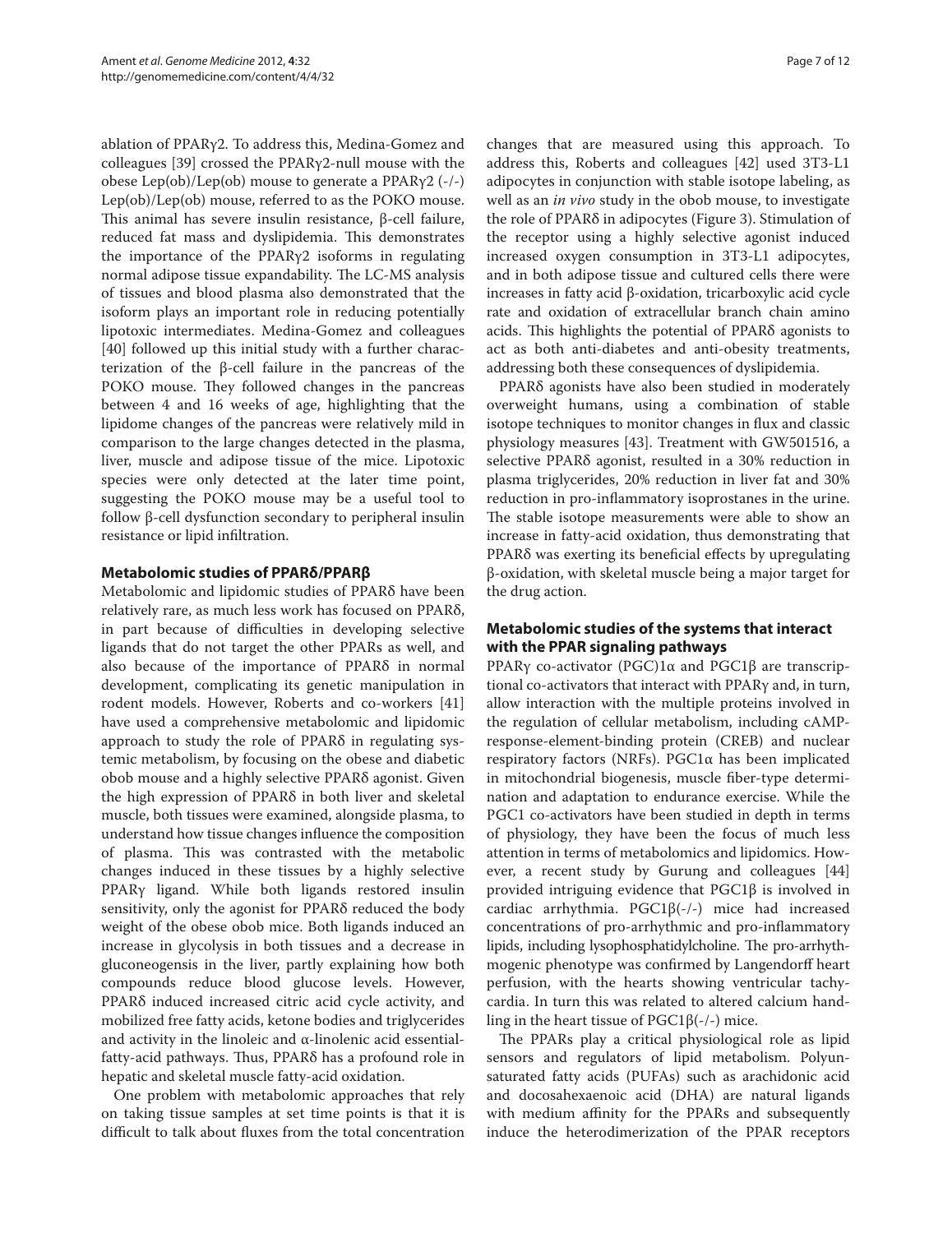

**Figure 3. Stable Isotope flux analysis of PPARδ-agonist-treated 3T3-L1 adipocytes. (a)** Graphs showing the M+1/M isotope ratio <sup>13</sup>C enrichment of lactate, glutamate and succinate analyzed by GC-MS of the aqueous fraction and M+1/M isotope ratio 13C enrichment of palmitic acid analyzed by GC-MS of the organic fraction from control (*n* = 6) and PPARδ-agonist-dosed (*n* = 6) 3T3-L1 cells incubated with 1-13C glucose. \**P* < 0.05, \*\**P* < 0.01. The metabolites have been mapped to the glycolysis and tricarboxylic acid cycle metabolic pathways. Up arrow indicates a metabolite increased, and down arrow indicates a metabolite decreased in 13C enrichment by PPARδ activation. **(b)** Graphs showing the M+1/M isotope ratio 13C enrichment of malate, glutamate, fumarate and succinate analyzed by GC-MS of the aqueous fraction and enrichment of arachidic acid, stearic acid, palmitoleic acid, myristic acid and lauric acid analyzed by GC-MS of the organic fraction from control (*n* = 6) and PPARδagonist-dosed (*n* = 6) 3T3-L1 cells incubated with U-13C palmitate. \**P* < 0.05, \*\**P* < 0.01,\*\*\**P* < 0.005. Up arrow indicates a metabolite increased, and down arrow indicates a metabolite decreased in 13C enrichment by PPARδ activation. Parent ions were used to calculate the ion ratio. Reproduced from [30] with permission.

with the RXR [45,46], linking eicosanoid and related lipid mediator signaling to the PPAR systems. Once the PPAR receptor binds to its ligands, it heterodimerizes and activates the subsequent complex to induce genes for various functions such as adipocyte proliferation [47], lipid homeostasis in cardiomyocytes and skeletal muscle, stem cell proliferation [48] and the regulation of inflammation [49]. There are a number of proposed potential molecular mechanisms for the anti-inflammatory effects of PPARs. For example, PPARα activation regulates inflammation by inhibiting nuclear factor-κB (NF-κB) activation and consequently the inhibition of cyclooxygenase (COX), which modulates the production of inflammatory lipid mediators. The RXR/PPAR complex can also inhibit expression of other inflammatory mediators, including inducible nitric oxide synthase (iNOS), tumor necrosis factor-α (TNF-α), interferon-γ (IFN-γ) and interleukin-12 (IL-12) [50].

Although the identities of high-affinity natural ligands for the PPARs are currently unknown, there is evidence that fatty acids and their oxidized metabolites can serve as activating ligands for PPARs. In particular, COX-related metabolites have demonstrated their physiological function via binding to PPARs. For instance, prostaglandin D2  $(PGD<sub>2</sub>)$  metabolites, such as 15-deoxy  $\frac{\text{A12,14}}{P}$ prostaglandin J2  $(PGI<sub>2</sub>)$ , promote adipocyte differentiation via activation of PPAR $\gamma$  [51], whereas prostacyclin (PGI<sub>2</sub>) activates PPARδ in pregnant mouse uterus during natural implantation of the placenta [52]. In addition, a number of studies have indicated that PPAR signaling is activated by lipoxygenase (LOX)-derived metabolites. For instance, 8(*S*)-hydroxyeicosatetraenoic acid (8(*S*)-HETE) has been reported to be an effective activator of  $PPAR\alpha$  [53]. Linoleicacid-oxidized metabolites, 9-HODE and 13-HODE, have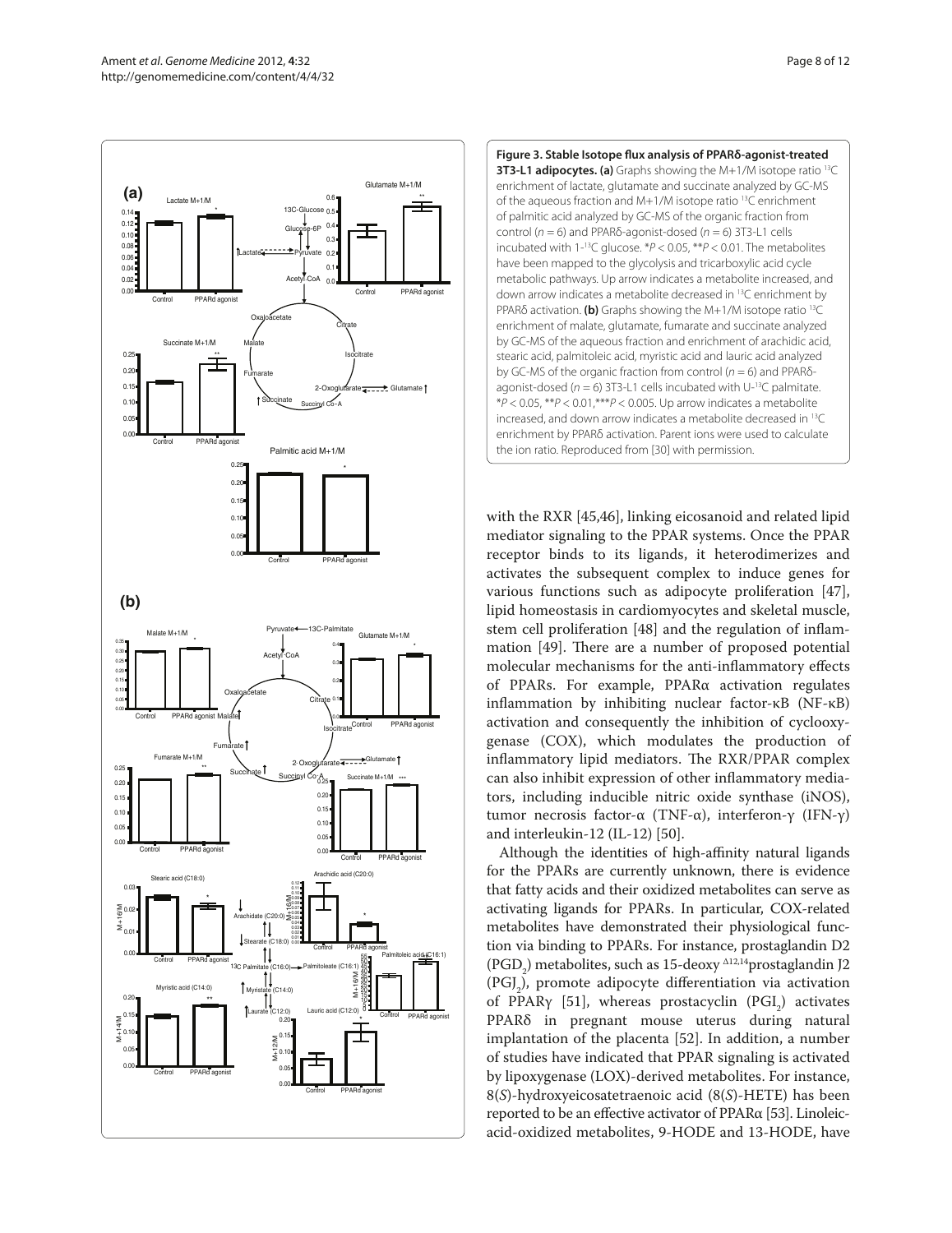been reported to activate PPARγ-dependent gene expression in monocytes. In another study, PPARγ and 15-LOX were coordinately induced by IL-4 in macrophages, and it has been suggested that the 15-LOXderived metabolites act as endogenous ligands of PPARγ to mediate transcriptional induction of the *CD36* gene in these cells [54,55].

Lipidomic approaches are beginning to piece together how these different signaling pathways interact with one another. For example, Bazan and co-workers [56] have recently reported DHA-derived neuroprotectin (NPD1) as a potential PPARγ ligand and demonstrated that NPD1 anti-amyloidogenic bioactivity is mediated via activation of the PPARγ. Kim and co-workers [57] have described a novel metabolomic approach aimed at profiling metaboliteprotein interactions on columns, to look at lipids that bind to PPARγ and PPARα. Following a pull-down assay approach, they ran crude lipid extracts down the columns containing immobilized PPARγ and PPARα, identifying arachidonic acid (C20:4), oleate (C18:1), linoleic acid (C18:2), palmitoleic acid (C16:2) and C18:1 lysophosphatidic acid binding to PPARγ and arachidonic acid, linoleic acid and oleic acid binding to PPARα. Although naturally occurring lipid mediators that activate PPARs have been identified *in vitro*, establishing the physiological relevance of many of these substances as regulators of PPARs *in vivo* is challenging, due to their low concentrations and relatively low affinities to PPARs. However, advancements in analytic techniques and profiling of these metabolites could overcome the difficulties of detecting these ligands *in vivo* and could advance our understanding of their mechanisms of action. Consequently, due to its specificity and sensitivity, lipidomics analysis using LC-MS/MS is currently the most powerful tool for the analysis of lipid mediators (ms/ms: tandem mass spectrometry where mass spectrometry is performed on the fragments of the parent ion) [58].

PPARδ signaling is also intricately linked with lipid mediator signaling, and this has been investigated in the pancreas using high-resolution LC-MS. Cohen and colleagues [59] observed that high glucose levels in the media of INS-1E β-cells activated cPLA(2), releasing arachidonic and linoleic acid from phospholipids in the cell membrane. The high glucose and PPARδ activation both stimulated the generation of 4-hyroxy-2E-nonenal, an endogenous ligand for PPARδ, which in turn amplifies insulin secretion in β-pancreatic cells.

## **Metabolomic studies of PPAR-induced cancer**

The PPARs have a long and complex history in terms of cancer biology. Agonists for all three receptors have been linked to increased relative risks of certain cancers in carcinogenicity studies in rodents. However, for many of these agonists, the increased risks for certain types of cancer are offset by a reduction in the relative risk for other types of cancers. However, one area that has received much attention from those using metabolomics is the role peroxisome proliferation plays in PPARαinduced cancer.

Peroxisome proliferators (PPs), many of them substrates of PPARα, are non-DNA reactive, non-genotoxic (epigenetic) carcinogens. They cause peroxisome proliferation, hyperplasia and ultimately hepatocarcinoma in rats and mice. As described earlier, the property of PPs to cause hepatocellular carcinoma eventually led to the discovery of PPARα [16]. The mechanisms underlying the carcinogenesis are not fully understood, although the hepatocarcinogenicity of PPs provides one of the beststudied [60-64] and perhaps the most informative system for understanding non-genotoxic mechanisms, as well as key aspects of general metabolism.

Many efforts in the pharmaceutical industry have focused on the early detection of carcinogenic potential, in an attempt to replace the costly, long-term rodent bioassays and histopathology for the detection of PPinduced non-genotoxic carcinogenicity. Non-invasive techniques, such as urinary metabolite profiling, are particularly attractive in terms of low costs for both time and animals. Studies by Delaney and colleagues describe urinary measurements of *N*-methylnicotinamide (NMN) and *N*-methyl-4-pyridone-3-carboxamide (4PY) (endproducts of the tryptophan-NAD<sup>+</sup> pathway) as being correlated with PP as measured by electron microscopy [65]. Urinary metabolites were determined by highresolution 1 H NMR spectroscopy and NMN, 2PY and 4PY were determined using high-pressure liquid chromatography (HPLC)-MS/MS for accurate quantification. A follow-up report by Connor and co-workers [66] further characterized the NMR spectra obtained in the same animal study.

The discovery that peroxisome proliferation leads to epigenetic events gave grounds for the investigation of *S*adenosylmethionine (SAMe) and *S*-adenosylhomocysteine (SAH) [67], as well as other metabolites in the methionine cycle, and even phospholipid metabolism following peroxisomal proliferation [68]. The increased production of  $H_2O_2$  following peroxisome proliferation evidently links oxidative stress to non-genotoxic carcinogenesis and to metabolites of oxidative stress, including glutathione (GSH)/oxidized glutathione (GSSG) [69], epoxides, uric acid [70], peroxisomal and mitochondrial ω-oxidation (carnitine and acyl-carnitine species) and other products of lipid oxidation [71]. It has been well documented that PPs mediate liver P450s, which carry out ω-hydroxylation of lauric acid (and other lipids) [72]. Metabolism of lauric acid has since been of interest as a useful tool for the detection of possible toxicity associated  $\omega$ -hydroxylation [73,74].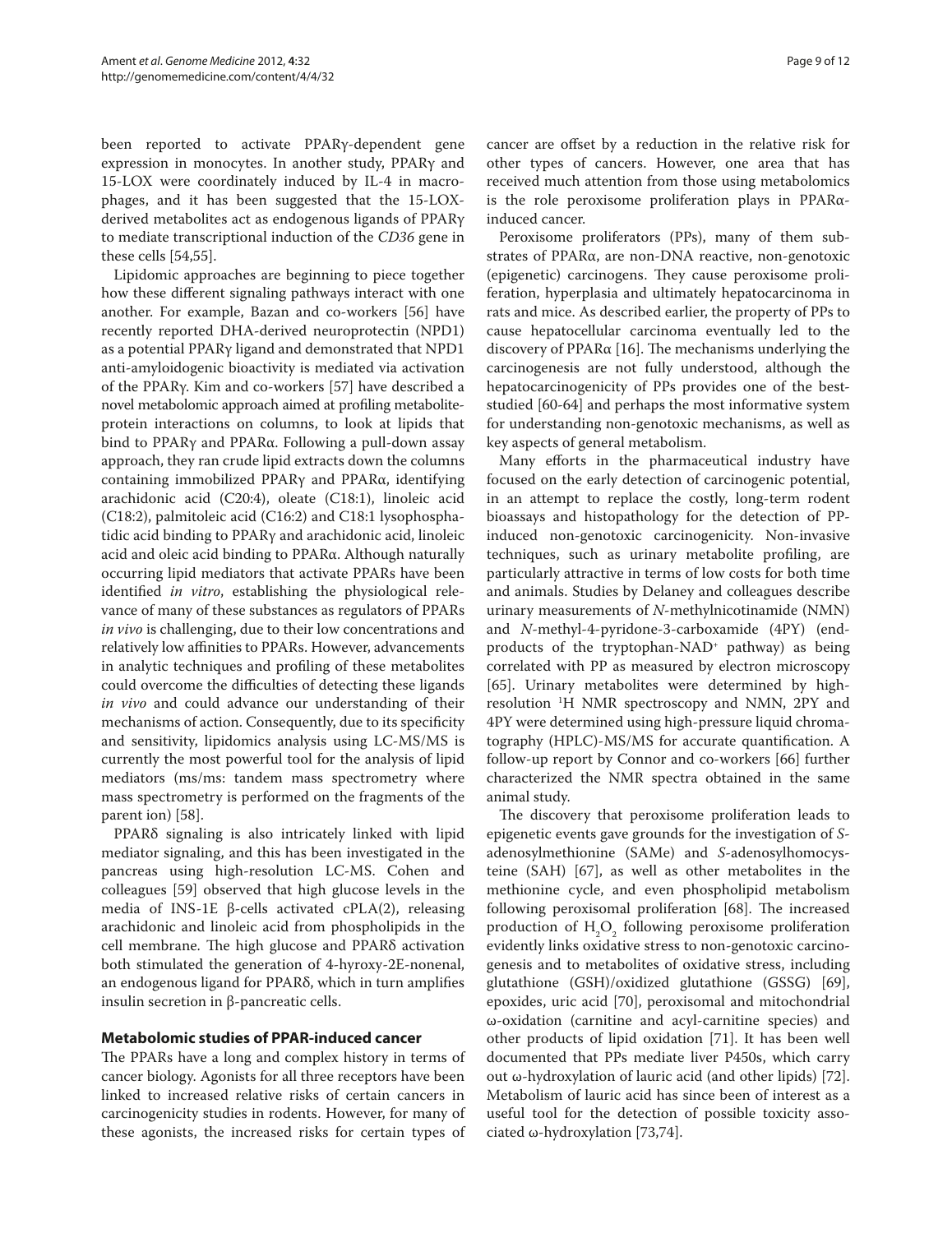Metabolomics has also been used to investigate the role PPARδ plays in breast cancer [70]. In this study, to induce tumors 3-phosphoinositide-dependent kinase-1 (PDK1) was expressed in mammary epithelium. The expression of the gene induced increased expression of PPARδ. In addition, treatment of both the transgenic mouse and its wild-type control with GW501516 (a selective PPARδ agonist) increased rates of tumor formation, particularly in the transgenic animal. LC-MS-based metabolomics of the methanol extract of breast tumors demonstrated that the agonist induced a distinctive metabolomic profile in breast tumors [70]. Intriguingly, this was associated with increased phospholipid and fatty acid accumulation, in contrast with the action of PPARδ agonists in healthy liver, skeletal muscle and adipose tissue, where increased β-oxidation appears central.

## **Conclusions**

Because of the diverse roles of the PPAR transcription factors, and in particular their key part in regulating systemic metabolism, this area of biology has been a useful 'sandbox' for researchers to develop metabolomic techniques. In the opinion of the authors, there is adequate evidence that metabolomics has an integral part to play alongside more established physiology and transcriptomic techniques. This has included monitoring the role individual PPARs play in regulating systemic metabolism and how the normal aging process interacts with these receptors. The use of metabolomics has also opened up novel areas of research, such as the role PPARα plays in alcohol-induced steatohepatitis or the induction of liver cancer by non-genotoxic carcinogenicity. However, the interest in PPARs as a direct target for drugs has somewhat diminished recently, due to concerns of unwanted side effects. The capability of metabolomics to monitor some of the changes in lipid mediators may provide alternative targets either to bypass the PPAR receptor itself, or to provide a more controlled manner of stimulation for these key regulators of cellular metabolism. Metabolomics-derived biomarkers of drug efficacy may also allow the deployment of drugs as part of a personalized medicine approach and ensure that some of the side effects are avoided in their future use.

#### **Abbreviations**

ATP, adenosine triphosphate; COX, cyclooxygenase; cPLA(2), cytoplasmic phospholipase 2; CREB, cAMP-response-element-binding protein; DHA, docosahexaenoic acid; FDA, Food and Drug Administration; GC-FID, gaschromatograph flame-ionization detector; GC-MS, gas chromatographic mass spectrometry; 8(*S*)-HETE, 8(*S*)-hydroxyeicosatetraenoic acid; GSH, glutathione; GSSH, oxidized glutathione; HPLC, high-pressure liquid chromatography; IFN-γ, interferon-γ; IL-12, interleukin-12; iNOS, inducible nitric oxide synthase; LC-MS, liquid chromatograph-mass spectrometry; LOX, lipoxygenase; NAD, nicotine adenine dinucleotide; NHS, National Health Service; NMN, *N*-methylnicotinamide; NMR, nuclear magnetic resonance; NF-κB , nuclear factor-κB; NPD1, DHA-derived neuroprotectin; NRF, nuclear respiratory factor;

PCA, principal components analysis; PDK1, 3-phosphoinositide-dependent kinase-1; PGC, PPARγ co-activator; PGI<sub>2</sub>, prostacyclin; PP, peroxisome proliferator; PPAR, peroxisome proliferator-activated receptor; PPRE, peroxisome proliferator hormone-response element; PUFA, polyunsaturated fatty acid; 4PY, *N*-methyl-4-pyridone-3-carboxamide; RXR, retinoid X receptor; SAH, *S*-adenosylhomocysteine; SAMe, *S*-adenosylmethionine; TNF-α, tumor necrosis factor-α; US, United States; WY-14,643, 4-chloro-6-(2,3-xylidino)-2 pyrimidinylthio] acetic acid.

#### **Competing interests**

The authors declare that they have no competing interests.

#### **Acknowledgements**

JLG and MM are funded by the Medical Research Council (UD99999906). Work in the JLG lab is funded in addition by the BBSRC (BB/H013539/1), the Wellcome Trust (093148/Z/10/Z) and the EU (INHERITANCE). ZA is a recipient of an MRC ITTP training PhD studentship.

#### **Author details**

1 Medical Research Council Human Nutrition Research, Elsie Widdowson Laboratory, 120 Fulbourn Road, Cambridge, CB1 9NL, UK. <sup>2</sup>Department of Biochemistry, 80 Tennis Court Road, University of Cambridge, Cambridge, CB2 1GA, UK.

#### Published: 30 April 2012

#### **References**

- 1. Evans RM, Barish GD, Wang Y-X: PPARs and the complex journey to obesity. *Nat Med* 2004, 10:355-361.
- 2. Peters JM, Shah YM, Gonzalez FJ: The role of peroxisome proliferatoractivated receptors in carcinogenesis and chemoprevention. *Nat Rev Cancer* 2012, 12:181-195.
- 3. Delaney J, Hodson MP, Thakkar H, Connor SC, Sweatman BC, Kenny SP, McGill PJ, Holder JC, Hutton KA, Haselden JN, Waterfield CJ: Tryptophan?NAD+ pathway metabolites as putative biomarkers and predictors of peroxisome proliferation. *Arch Toxicol* 2004, 79:208-223.
- 4. Nissen SE, Wolski K: Effect of rosiglitazone on the risk of myocardial infarction and death from cardiovascular causes. *N Engl J Med* 2007, 356:2457-2471.
- 5. Kaul S, Bolger AF, Herrington D, Giugliano RP, Eckel RH: Thiazolidinedione drugs and cardiovascular risks: a science advisory from the American Heart Association and American College of Cardiology Foundation. *Circulation* 2010, 121:1868-1877.
- Clayton TA, Lindon JC, Cloarec O, Antti H, Charuel C, Hanton G, Provost J-P, Le Net J-L, Baker D, Walley RJ, Everett JR, Nicholson JK: Pharmaco-metabonomic phenotyping and personalized drug treatment. *Nature* 2006, 440:1073-1077.
- 7. Kirschenlohr HL, Griffin JL, Clarke SC, Rhydwen R, Grace AA, Schofield PM, Brindle KM, Metcalfe JC: Proton NMR analysis of plasma is a weak predictor of coronary artery disease. *Nat Med* 2006, 12:705-710.
- Salek RM, Maguire ML, Bentley E, Rubtsov DV, Hough T, Cheeseman M, Nunez D, Sweatman BC, Haselden JN, Cox RD, Connor SC, Griffin JL: A metabolomic comparison of urinary changes in type 2 diabetes in mouse, rat, and human. *Physiol Genomics* 2007, 29:99-108.
- Wang TJ, Larson MG, Vasan RS, Cheng S, Rhee EP, McCabe E, Lewis GD, Fox CS, Jacques PF, Fernandez C, O'Donnell CJ, Carr SA, Mootha VK, Florez JC, Souza A, Melander O, Clish CB, Gerszten RE: Metabolite profiles and the risk of developing diabetes. *Nat Med* 2011, 17:448-453.
- 10. Kettunen J, Tukiainen T, Sarin A-P, Ortega-Alonso A, Tikkanen E, Lyytikäinen L-P, Kangas AJ, Soininen P, Würtz P, Silander K, Dick DM, Rose RJ, Savolainen MJ, Viikari J, Kähönen M, Lehtimäki T, Pietiläinen KH, Inouye M, McCarthy MI, Jula A, Eriksson J, Raitakari OT, Salomaa V, Kaprio J, Järvelin MR, Peltonen L, Perola M, Freimer NB, Ala-Korpela M, Palotie A, *et al*.: Genome-wide association study identifies multiple loci influencing human serum metabolite levels. *Nat Genet* 2012, 44:269-276.
- 11. King RD, Whelan KE, Jones FM, Reiser PGK, Bryant CH, Muggleton SH, Kell DB, Oliver SG: Functional genomic hypothesis generation and experimentation by a robot scientist. *Nature* 2004, 427:247-252.
- 12. Griffin JL, Bonney SA, Mann C, Hebbachi AM, Gibbons GF, Nicholson JK, Shoulders CC, Scott J: An integrated reverse functional genomic and metabolic approach to understanding orotic acid-induced fatty liver.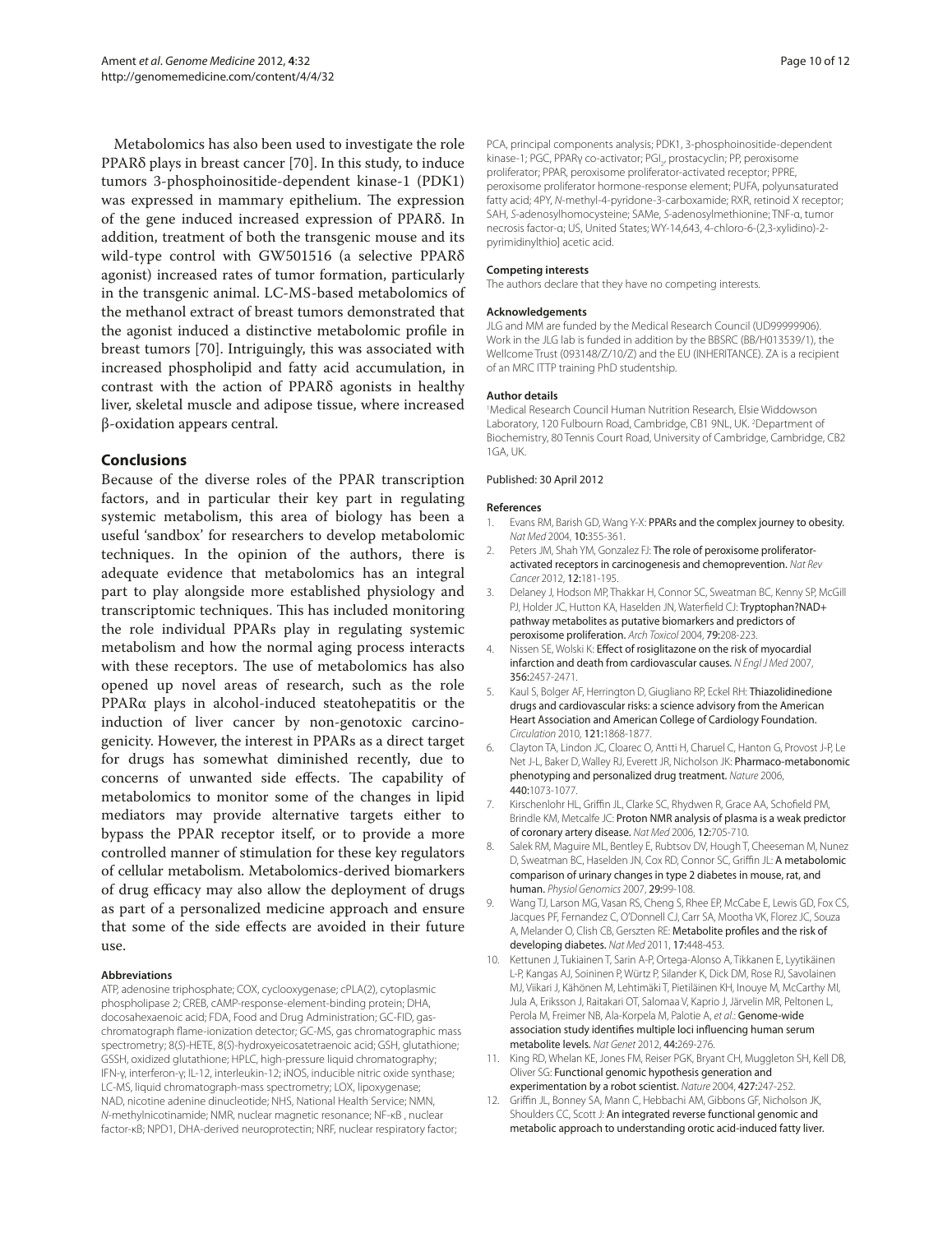*Physiol Genomics* 2004, 17:140-149.

- 13. Griffin JL, Williams HJ, Sang E, Clarke K, Rae C, Nicholson JK: Metabolic profiling of genetic disorders: a multitissue (1)H nuclear magnetic resonance spectroscopic and pattern recognition study into dystrophic tissue. *Anal Biochem* 2001, 293:16-21.
- 14. Dumas M-E, Wilder SP, Bihoreau M-T, Barton RH, Fearnside JF, Argoud K, D'Amato L, Wallis RH, Blancher C, Keun HC, Baunsgaard D, Scott J, Sidelmann UG, Nicholson JK, Gauguier D: Direct quantitative trait locus mapping of mammalian metabolic phenotypes in diabetic and normoglycemic rat models. *Nat Genet* 2007, 39:666-672.
- 15. Illig T, Gieger C, Zhai G, Römisch-Margl W, Wang-Sattler R, Prehn C, Altmaier E, Kastenmüller G, Kato BS, Mewes H-W, Meitinger T, de Angelis MH, Kronenberg F, Soranzo N, Wichmann HE, Spector TD, Adamski J, Suhre K: A genome-wide perspective of genetic variation in human metabolism. *Nat Genet* 2009, 42:137-141.
- 16. Issemann I, Green S: Activation of a member of the steroid hormone receptor superfamily by peroxisome proliferators. *Nature* 1990, 347:645-650.
- 17. Lee SS, Pineau T, Drago J, Lee EJ, Owens JW, Kroetz DL, Fernandez-Salguero PM, Westphal H, Gonzalez FJ: Targeted disruption of the alpha isoform of the peroxisome proliferator-activated receptor gene in mice results in abolishment of the pleiotropic effects of peroxisome proliferators. *Mol Cell Biol* 1995, 15:3012-3022.
- 18. Kersten S, Seydoux J, Peters JM, Gonzalez FJ, Desvergne B, Wahli W: Peroxisome proliferator-activated receptor α mediates the adaptive response to fasting. *J Clin Invest* 1999, 103:1489-1498.
- 19. Leone TC, Weinheimer CJ, Kelly DP: A critical role for the peroxisome proliferator-activated receptor alpha (PPARalpha) in the cellular fasting response: the PPARalpha-null mouse as a model of fatty acid oxidation disorders. *Proc Natl Acad Sci U S A* 1999, 96:7473-7478.
- 20. Vidal-Puig A, Jimenez-Liñan M, Lowell BB, Hamann A, Hu E, Spiegelman B, Flier JS, Moller DE: Regulation of PPAR gamma gene expression by nutrition and obesity in rodents. *J Clin Invest* 1996, 97:2553-2561.
- 21. Fajas L, Auboeuf D, Raspé E, Schoonjans K, Lefebvre AM, Saladin R, Najib J, Laville M, Fruchart JC, Deeb S, Vidal-Puig A, Flier J, Briggs MR, Staels B, Vidal H, Auwerx J: The organization, promoter analysis, and expression of the human PPARgamma gene. *J Biol Chem* 1997, 272:18779-18789.
- 22. Kadowaki T, Hara K, Kubota N, Tobe K, Terauchi Y, Yamauchi T, Eto K, Kadowaki H, Noda M, Hagura R, Akanuma Y: The role of PPARgamma in high-fat dietinduced obesity and insulin resistance. *J Diabetes Complications* 2002, 16:41-45.
- 23. Medina-Gomez G, Virtue S, Lelliott C, Boiani R, Campbell M, Christodoulides C, Perrin C, Jimenez-Linan M, Blount M, Dixon J, Zahn D, Thresher RR, Aparicio S, Carlton M, Colledge WH, Kettunen MI, Seppänen-Laakso T, Sethi JK, O'Rahilly S, Brindle K, Cinti S, Oresic M, Burcelin R, Vidal-Puig A: The link between nutritional status and insulin sensitivity is dependent on the adipocyte-specific peroxisome proliferator-activated receptor-gamma2 isoform. *Diabetes* 2005, 54:1706-1716.
- 24. Takahashi S, Tanaka T, Kodama T, Sakai J: Peroxisome proliferator-activated receptor delta (PPARdelta), a novel target site for drug discovery in metabolic syndrome. *Pharmacol Res* 2006, 53:501-507.
- 25. Wang Y-X, Zhang C-L, Yu RT, Cho HK, Nelson MC, Bayuga-Ocampo CR, Ham J, Kang H, Evans RM: Regulation of muscle fiber type and running endurance by PPARdelta. *PLoS Biol* 2004, 2:e294-e294.
- 26. Lee C-H, Olson P, Hevener A, Mehl I, Chong L-W, Olefsky JM, Gonzalez FJ, Ham J, Kang H, Peters JM, Evans RM: PPARdelta regulates glucose metabolism and insulin sensitivity. *Proc Natl Acad Sci U S A* 2006, 103:3444-3449.
- 27. Savage DB, Tan GD, Acerini CL, Jebb SA, Agostini M, Gurnell M, Williams RL, Umpleby AM, Thomas EL, Bell JD, Dixon AK, Dunne F, Boiani R, Cinti S, Vidal-Puig A, Karpe F, Chatterjee VK, O'Rahilly S: Human metabolic syndrome resulting from dominant-negative mutations in the nuclear receptor peroxisome proliferator-activated receptor-gamma. *Diabetes* 2003, 52:910-917.
- 28. Xu J, Xiao G, Trujillo C, Chang V, Blanco L, Joseph SB, Bassilian S, Saad MF, Tontonoz P, Lee WNP, Kurland IJ: Peroxisome proliferator-activated receptor alpha (PPARalpha) influences substrate utilization for hepatic glucose production. *J Biol Chem* 2002, 277:50237-50244.
- 29. Xu J, Chang V, Joseph SB, Trujillo C, Bassilian S, Saad MF, Lee WNP, Kurland IJ: Peroxisomal proliferator-activated receptor alpha deficiency diminishes insulin-responsiveness of gluconeogenic/glycolytic/pentose gene expression and substrate cycle flux. *Endocrinology* 2004, 145:1087-1095.
- 30. Atherton HJ, Bailey NJ, Zhang W, Taylor J, Major H, Shockcor J, Clarke K, Griffin JL: A combined 1H-NMR spectroscopy- and mass spectrometry-based metabolomic study of the PPAR-{alpha} null mutant mouse defines profound systemic changes in metabolism linked to the metabolic syndrome. *Physiol Genomics* 2006, 27:178-186.
- 31. Knauf C, Rieusset J, Foretz M, Cani PD, Uldry M, Hosokawa M, Martinez E, Bringart M, Waget A, Kersten S, Desvergne B, Gremlich S, Wahli W, Seydoux J, Delzenne NM, Thorens B, Burcelin R: Peroxisome proliferator-activated receptor-alpha-null mice have increased white adipose tissue glucose utilization, GLUT4, and fat mass: role in liver and brain. *Endocrinology* 2006, 147:4067-4078.
- 32. Atherton HJ, Gulston MK, Bailey NJ, Cheng K-K, Zhang W, Clarke K, Griffin JL: Metabolomics of the interaction between PPAR-alpha and age in the PPAR-alpha-null mouse. *Mol Syst Biol* 2009, 5:259-259.
- 33. Zhen Y, Krausz KW, Chen C, Idle JR, Gonzalez FJ: Metabolomic and genetic analysis of biomarkers for peroxisome proliferator-activated receptor alpha expression and activation. *Mol Endocrinol* 2007, 21:2136-2151.
- 34. Patterson AD, Slanar O, Krausz KW, Li F, Höfer CC, Perlík F, Gonzalez FJ, Idle JR: Human urinary metabolomic profile of PPARalpha induced fatty acid beta-oxidation. *J Proteome Res* 2009, 8:4293-4300.
- 35. Wang T, Shah YM, Matsubara T, Zhen Y, Tanabe T, Nagano T, Fotso S, Krausz KW, Zabriskie TM, Idle JR, Gonzalez FJ: Control of steroid 21-oic acid synthesis by peroxisome proliferator-activated receptor alpha and role of the hypothalamic-pituitary-adrenal axis. *J Biol Chem* 2010, 285:7670-7685.
- 36. Ohta T, Masutomi N, Tsutsui N, Sakairi T, Mitchell M, Milburn MV, Ryals JA, Beebe KD, Guo L: Untargeted metabolomic profiling as an evaluative tool of fenofibrate-induced toxicology in Fischer 344 male rats. *Toxicol Pathol*  2009, 37:521-535.
- 37. Manna SK, Patterson AD, Yang Q, Krausz KW, Li H, Idle JR, Fornace AJ, Jr., Gonzalez FJ: Identification of noninvasive biomarkers for alcohol-induced liver disease using urinary metabolomics and the Ppara-null mouse. *J Proteome Res* 2010, 9:4176-4188.
- 38. Watkins SM, Reifsnyder PR, Pan H-j, German JB, Leiter EH: Lipid metabolomewide effects of the PPARgamma agonist rosiglitazone. *J Lipid Res* 2002, 43:1809-1817.
- 39. Medina-Gomez G, Gray SL, Yetukuri L, Shimomura K, Virtue S, Campbell M, Curtis RK, Jimenez-Linan M, Blount M, Yeo GS, Lopez M, Seppänen-Laakso T, Ashcroft FM, Oresic M, Vidal-Puig A: PPAR gamma 2 prevents lipotoxicity by controlling adipose tissue expandability and peripheral lipid metabolism. *PLoS Genet* 2007, 3:e64-e64.
- 40. Medina-Gomez G, Yetukuri L, Velagapudi V, Campbell M, Blount M, Jimenez-Linan M, Ros M, Oresic M, Vidal-Puig A: Adaptation and failure of pancreatic beta cells in murine models with different degrees of metabolic syndrome. *Dis Model Mech* 2009, 2:582-592.
- 41. Roberts LD, Hassall DG, Winegar DA, Haselden JN, Nicholls AW, Griffin JL: Increased hepatic oxidative metabolism distinguishes the action of peroxisome proliferator-activated receptor delta from Peroxisome proliferator-activated receptor gamma in the ob/ob mouse. *Genome Med*  2009, 1:115-115.
- 42. Roberts LD, Murray AJ, Menassa D, Ashmore T, Nicholls AW, Griffin JL: The contrasting roles of PPARδ and PPARγ in regulating the metabolic switch between oxidation and storage of fats in white adipose tissue. *Genome Biol*  2011, 12:R75-R75.
- 43. Risérus U, Sprecher D, Johnson T, Olson E, Hirschberg S, Liu A, Fang Z, Hegde P, Richards D, Sarov-Blat L, Strum JC, Basu S, Cheeseman J, Fielding BA, Humphreys SM, Danoff T, Moore NR, Murgatroyd P, O'Rahilly S, Sutton P, Willson T, Hassall D, Frayn KN, Karpe F: Activation of peroxisome proliferatoractivated receptor (PPAR)delta promotes reversal of multiple metabolic abnormalities, reduces oxidative stress, and increases fatty acid oxidation in moderately obese men. *Diabetes* 2008, 57:332-339.
- 44. Gurung IS, Medina-Gomez G, Kis A, Baker M, Velagapudi V, Neogi SG, Campbell M, Rodriguez-Cuenca S, Lelliott C, McFarlane I, Oresic M, Grace AA, Vidal-Puig A, Huang CL: Deletion of the metabolic transcriptional coactivator PGC1β induces cardiac arrhythmia. *Cardiovasc Res* 2011, 92:29-38.
- 45. Lengqvist J, Mata De Urquiza A, Bergman AC, Willson TM, Sjovall J, Perlmann T, Griffiths WJ: Polyunsaturated fatty acids including docosahexaenoic and arachidonic acid bind to the retinoid X receptor alpha ligand-binding domain. *Mol Cell Proteomics* 2004, 3:692-703.
- 46. Keller H, Dreyer C, Medin J, Mahfoudi A, Ozato K, Wahli W: Fatty acids and retinoids control lipid metabolism through activation of peroxisome